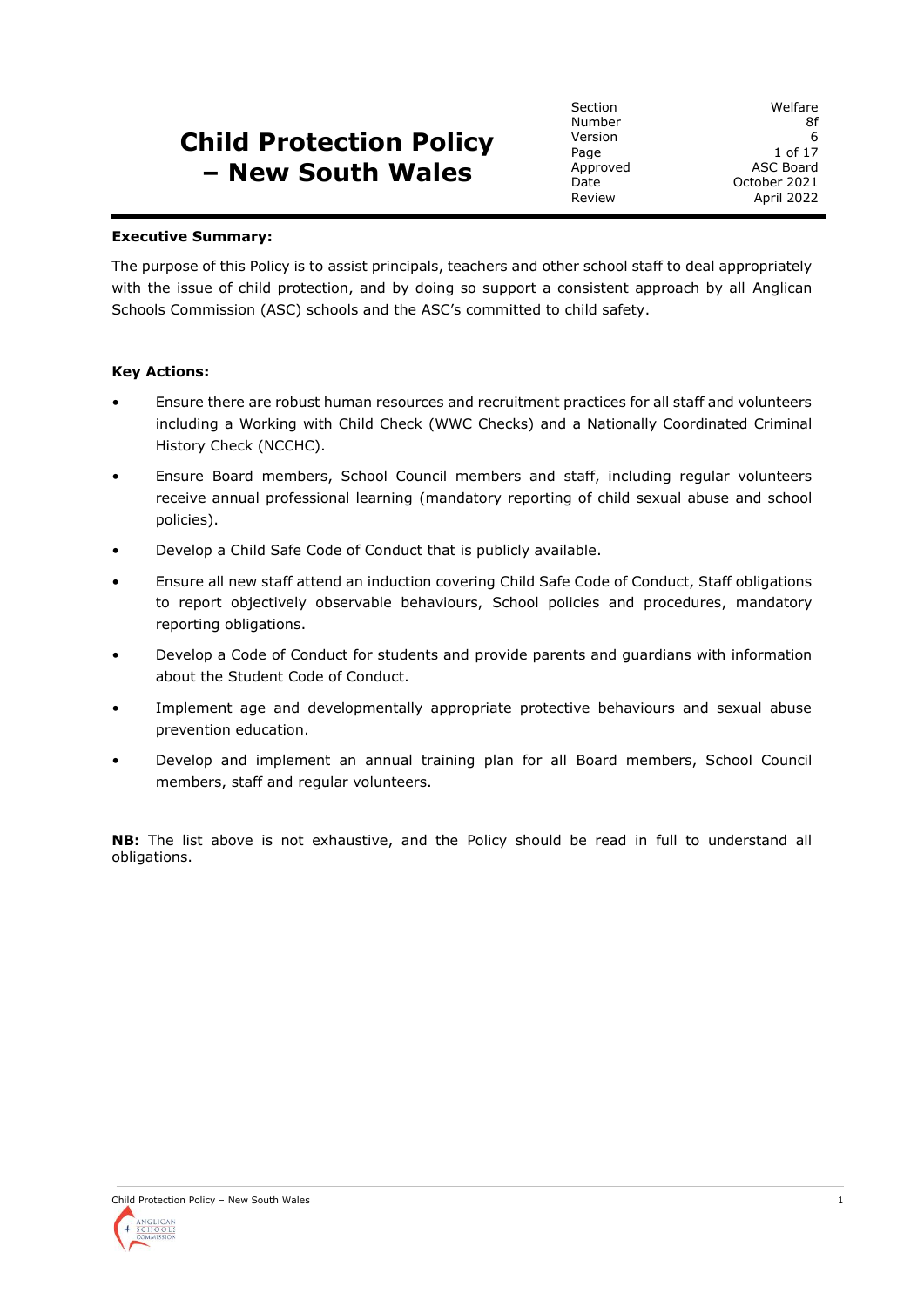## **1. Purpose**

The Anglican Schools Commission (ASC) is committed to child safety and has developed this Policy to assist principals, teachers and other school staff to deal appropriately with the issue of child protection, and by doing so is supporting a consistent approach by all ASC schools to this important issue.

# **2. Scope**

This Policy applies to the ASC and its school in New South Wales (NSW). This includes ASC Board members, School Council members, all staff, practicum students and volunteers.

# **3. Principles**

The ASC acknowledges the serious consequences of child abuse and neglect, both in the short term and the long term. Within its schools the protection strategies and procedures to be followed are based on the following principles and values:

- 3.1 The ASC Core Values: Faith, Excellence, Justice, Respect, Integrity and Diversity guide the ASC in the development of its Child Protection Policy (NSW).
- 3.2 The ASC is committed to complying with The Child Safe Standards per the Royal Commission into Institutional Responses to Child Sexual Abuse recommendations, (Appendix 1) and implementing the National Principles for Child Safe Organisations (Appendix 2).
- 3.3 **All adults have a responsibility to care for children**, to positively promote their welfare and to protect them from any kind of abuse.
- 3.4 All children have the right to a thorough and systematic education about personal safety, including safety in relationships.
- 3.5 The ASC and its schools are committed to child safety and zero tolerance to child abuse.
- 3.6 The ASC is committed to preventing child abuse and identifying risks early, and removing and reducing these risks.
- 3.7 The ASC and its schools are committed to monitoring adherence to the Child Protection policy.
- 3.8 The ASC and its schools are committed to fulfilling our legal responsibilities in the area of child abuse.
- 3.9 All ASC schools will ensure there are robust human resources and recruitment practices for all staff and volunteers.
- 3.10 All ASC schools will enable school staff, parents and children to understand, identify, discuss and report child safety matters.
- 3.11 All ASC schools will support or assist children who disclose child abuse or are otherwise linked to suspected child abuse.
- 3.12 All students should know that they are valued as persons from the time they enter the school community. This pastoral dimension should influence every aspect of the school's life.
- 3.13 The ASC promotes the cultural safety of all children at all ASC schools.
- 3.14 The ASC promotes the cultural safety of children from culturally and/or linguistically diverse backgrounds including Aboriginal children at all ASC schools.
- 3.15 The ASC promotes the safety of children with a disability.
- 3.16 The value of the family unit is to be respected but this should not be to the detriment of the wellbeing of a child.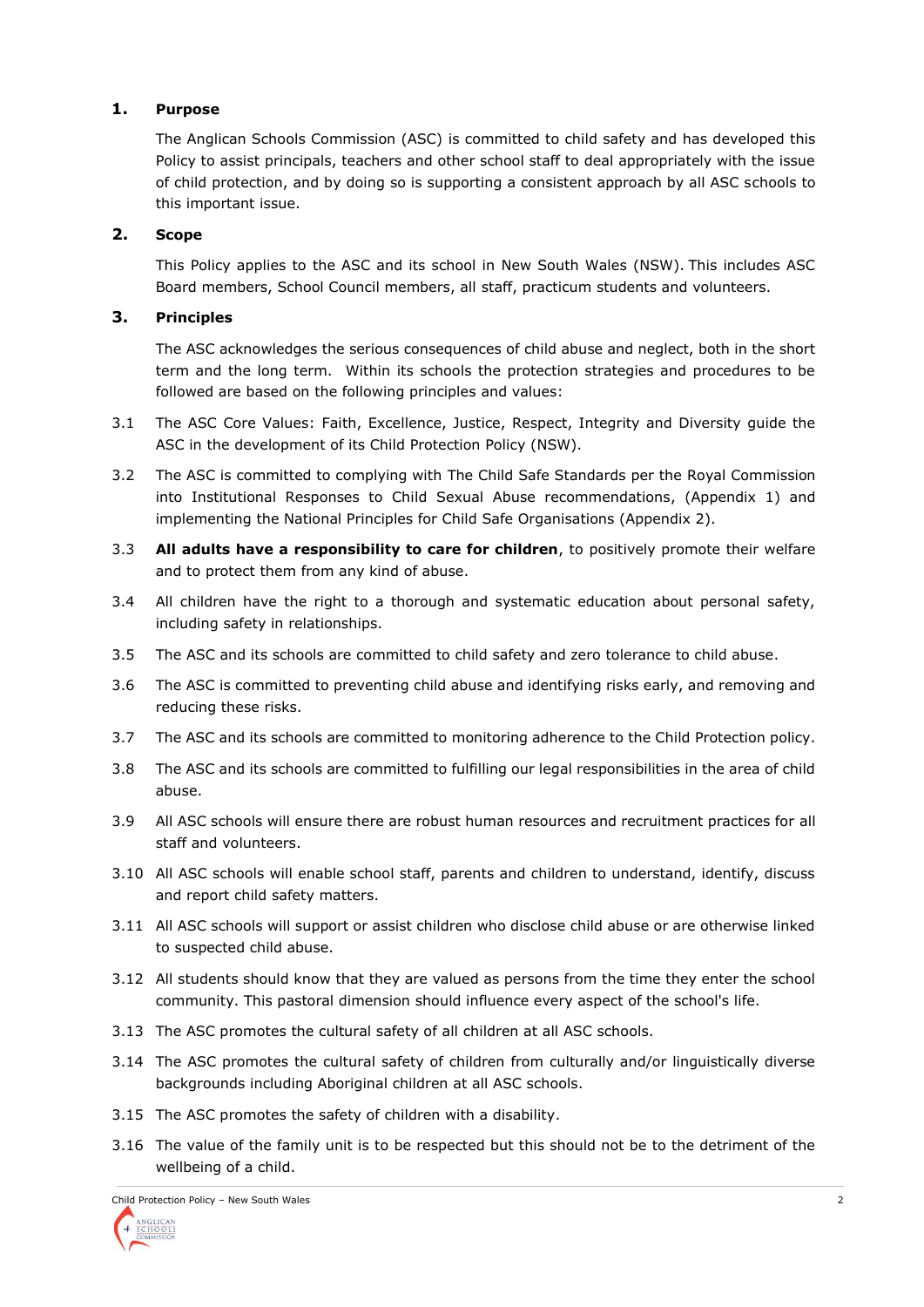- 3.17 All persons involved in situations where abuse is suspected or disclosed must be treated with sensitivity, dignity and respect.
- 3.18 The Principal is responsible for all aspects of school management including the management of suspected or disclosed incidents of child abuse, in line with legislation and Department of Communities and Justice (DCJ) and NSW Police requirements. With the assistance of the appropriate Pastoral Care Staff (such as the School Chaplain, Pastoral care tutors, Heads of House, or Counsellor), the Principal must ensure that the school's pastoral care structures address the issue of child abuse, and make appropriate provisions for the assistance of affected children, families and staff.
- 3.19 All school staff have a duty of care to students during school hours and at other times when staff/student relationships exist.
- 3.20 The ASC and its schools will ensure Board members, School Council members and staff, including regular volunteers receive annual professional learning for all staff in our schools on the recognition of grooming and child abuse, appropriate prevention practices and strategies, mandatory reporting and allegations of reportable conduct.

**NB:** ensure people who may be absent during scheduled sessions attend a rescheduled session.

- 3.21 The ASC and its schools abide by the legal and moral obligations to report all forms of abuse.
- 3.22 School staff who have access to information regarding suspected or disclosed child abuse or neglect have a clear obligation to observe appropriate confidentiality in relation to the entire matter, and an obligation to ensure that this information is secure.

## **4. Relevant Policies, Procedures and Legislation**

This Policy must be read in conjunction with the following ASC policies and procedures:

- Mandatory Reporting of Children at Significant Risk of Harm New South Wales.
- Reporting of Allegations of Reportable Conduct Policy and Procedures New South Wales.
- Dispute and Complaint Resolution Policy and Procedures ASC schools.
- Allegations of Misconduct against Employees in ASC Schools and Guidelines for Interviewing of Students by Police.

Relevant legislation:

- Children and Young Persons (Care and Protection) Act 1998 (NSW) (the Care and Protection Act);
- Child Protection (Working With Children) Act 2012 (NSW) (the WWC Act); and
- The Children's Guardian Act 2019.

Legislation is available to be viewed through [www.legislation.nsw.gov.au](http://www.legislation.nsw.gov.au/)

Other:

- The Child Safe Standards (Royal Commission into Institutional Responses to Child Sexual Abuse recommendations)
- The National Principles for Child Safe Organisations.

#### **5. Child Safe Code of Conduct**

- 5.1 The ASC and its schools are required to develop a Child Safe Code of Conduct for the ASC Board, School Councils, staff, practicum students and volunteers that:
	- Is publicly available;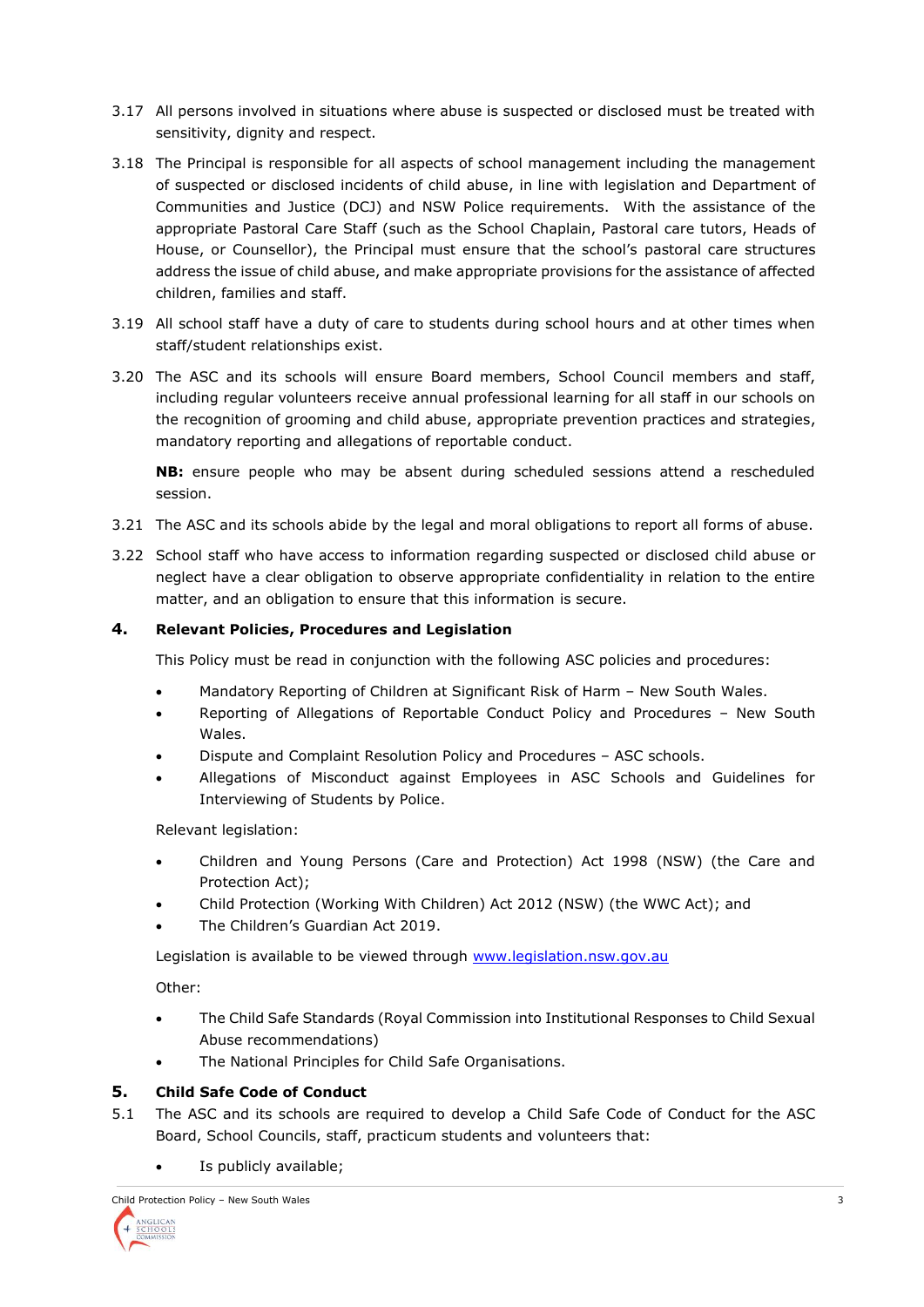- States as its objective the promotion of child safety in the school environment;
- Sets standards about the ways in which school staff are expected to behave with children. It should set a high standard of conduct for the protection and wellbeing of children and young people;
- Covers conduct in both the physical and online environments;
- Takes into account the interests of school staff (including other professional or occupational codes of conduct that regulate particular school staff), and the needs of all children; and
- Is consistent with the school's child safety strategies, policies and procedures as revised from time to time.

## **6. Student Code of Conduct**

- 6.1 Schools must have a Code of Conduct for students, which sets out the minimum standards of conduct, prohibits bullying, harassment and other forms of peer-to-peer abuse and requires respect for the privacy and human dignity of other students and boarders where relevant.
- 6.2 Parents and guardians must receive information about the student code of conduct and when, how and whom to tell when they have concerns about grooming, child abuse or other behaviour.

# **7. Child Empowerment and Participation Education**

- 7.1 All ASC schools must have in place developmentally appropriate protective behaviours curriculum, developed by experts in child abuse protection, and covering what the boundaries are between appropriate and inappropriate interactions and when, how and who to tell when a boundary is crossed.
- 7.2 Schools should also consider appropriate education to be delivered about:
	- Standards of behaviour for students attending the school;
	- Healthy and respectful relationships (including sexuality); and
	- Resilience.

## **8. School Staff Recruitment Practices**

- 8.1 All ASC schools must develop recruitment practices which:
	- Are robust to help ensure the best applicants are employed with each step of process done consistently and thoroughly;
	- Conducts the appropriate background checks including referee checks and verifies the individual is cleared to work with children (or words to the effect)
	- Engage only those who are suitable to work with students;
	- Make every attempt to assess commitment to the Child Safe Code of Conduct on the part of the applicants;
	- Include induction to the school's policies and procedures for the prevention, detection and reporting of suspected and actual grooming, and abuse and mandatory reporting obligations.
- 8.2 Each job or category of jobs for school staff that involves child-related work must have a clear statement that sets out:
	- The job's requirements, duties and responsibilities regarding child safety; and
	- The job occupant's essential or relevant qualifications, experience and attributes in relation to child safety.
- 8.3 All applicants for jobs that involve child-related work for the school must be informed about the school's child safety practices (including the Child Safe Code of Conduct).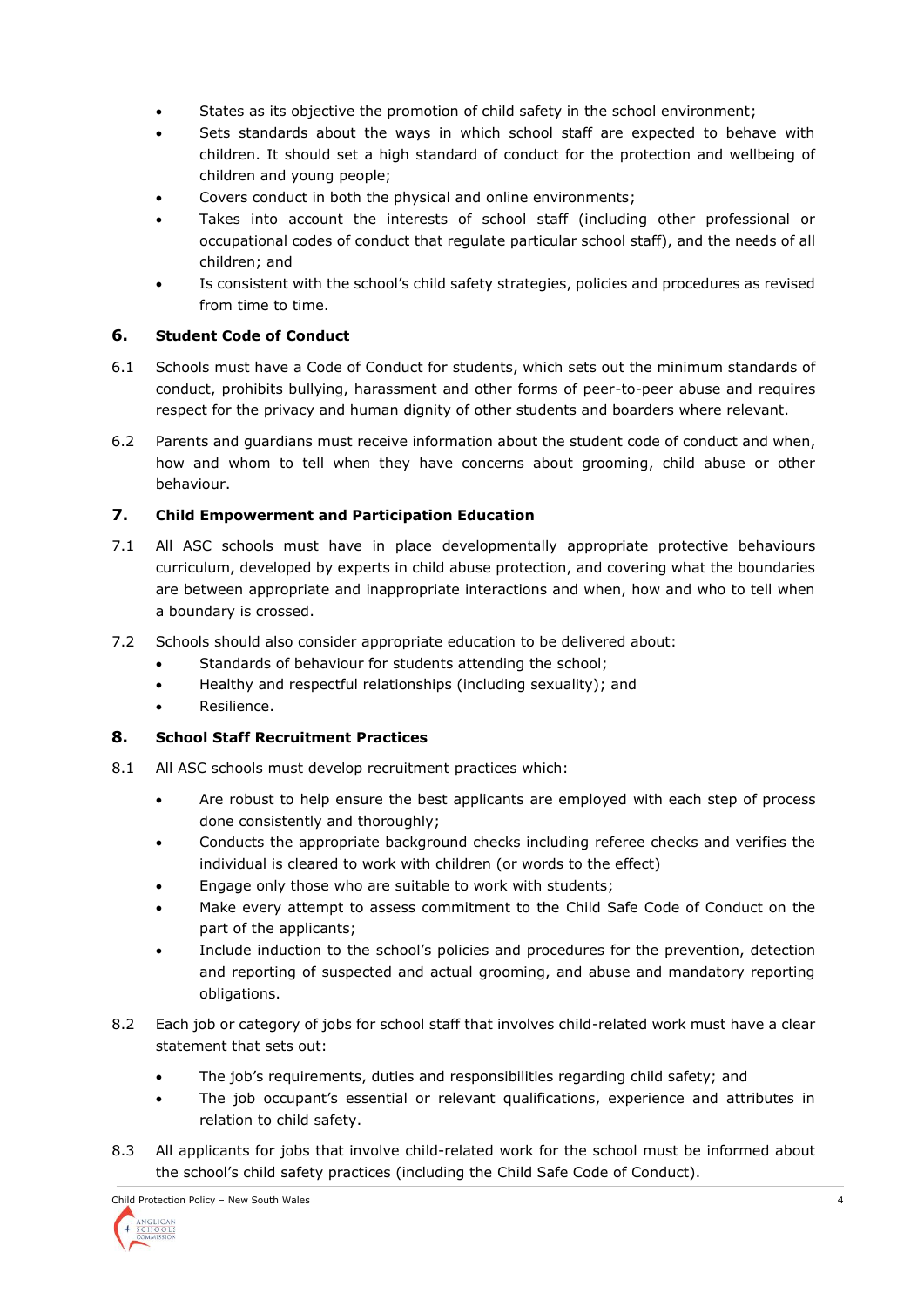- In accordance with any applicable legal requirement (e.g. Working with Children Check (WWC Check), Nationally Coordinated Criminal History Checks (NCCHC) or school policy, the school must make reasonable efforts to gather, verify and record the following information about a person whom it proposes to engage to perform child-related work:
	- WWC Check status, or similar check;
	- Proof of personal identity and any professional or other qualifications;
	- The person's history of work involving children; and
	- References that address the person's suitability for the job and working with children.
- 8.4 Refer to the ASC Recruitment and Selection Policy and Procedures which provides effective and robust procedures to ensure that the ASC and its schools adopt appropriate recruitment and selection methods.

# **9. School Staff Education and Training**

All ASC schools must have in place training for staff that identifies, assesses and minimises the risks of child abuse, and detects potential signs of child abuse.

## **10. Working with Children Act**

A WWC Check is a prerequisite for anyone in child-related work. It involves a NCCHC and review of reported workplace misconduct findings.

The school, all staff and certain volunteers have responsibilities under this Act to ensure the safety of children in their care. These responsibilities are explained in detail in Appendix 3.

## **11. Procedures: Roles and Responsibilities**

## 11.1 **The Anglican Schools Commission**

If formal notification is to be made to DCJ, the Principal should inform the CEO of the ASC as the official representative of the School Authority.

The ASC Office will:

- Ensure ASC Board members participate in professional learning covering the Child Safe Code of Conduct (specific to their role), their mandatory reporting obligations and all ASC policies and procedures at least annually.
- Ensure that duty statements/position descriptions clearly address child safety requirements.
- Assist principals in arranging appropriate professional development for designated staff in the principles, policy and procedures in child protection.
- Assist principals in arranging professional development for designated staff in a protective behaviours curriculum.
- If necessary assist the principal or their delegate when a case of child abuse or neglect is disclosed, where there are reasonable grounds to suspect that a child is at risk of significant harm, or where there has been a report of allegations of reportable conduct made, to follow the procedures on notification of abuse to the DCJ and The Office of the Children's Guardian (Children's Guardian).
- Assist the Principal in ensuring that members of staff and students of the school making the referral are offered appropriate support to adjust to any consequences of the referral.
- Provide any other assistance to the Principal or their delegate to ensure other aspects of the Child Protection Policy are met.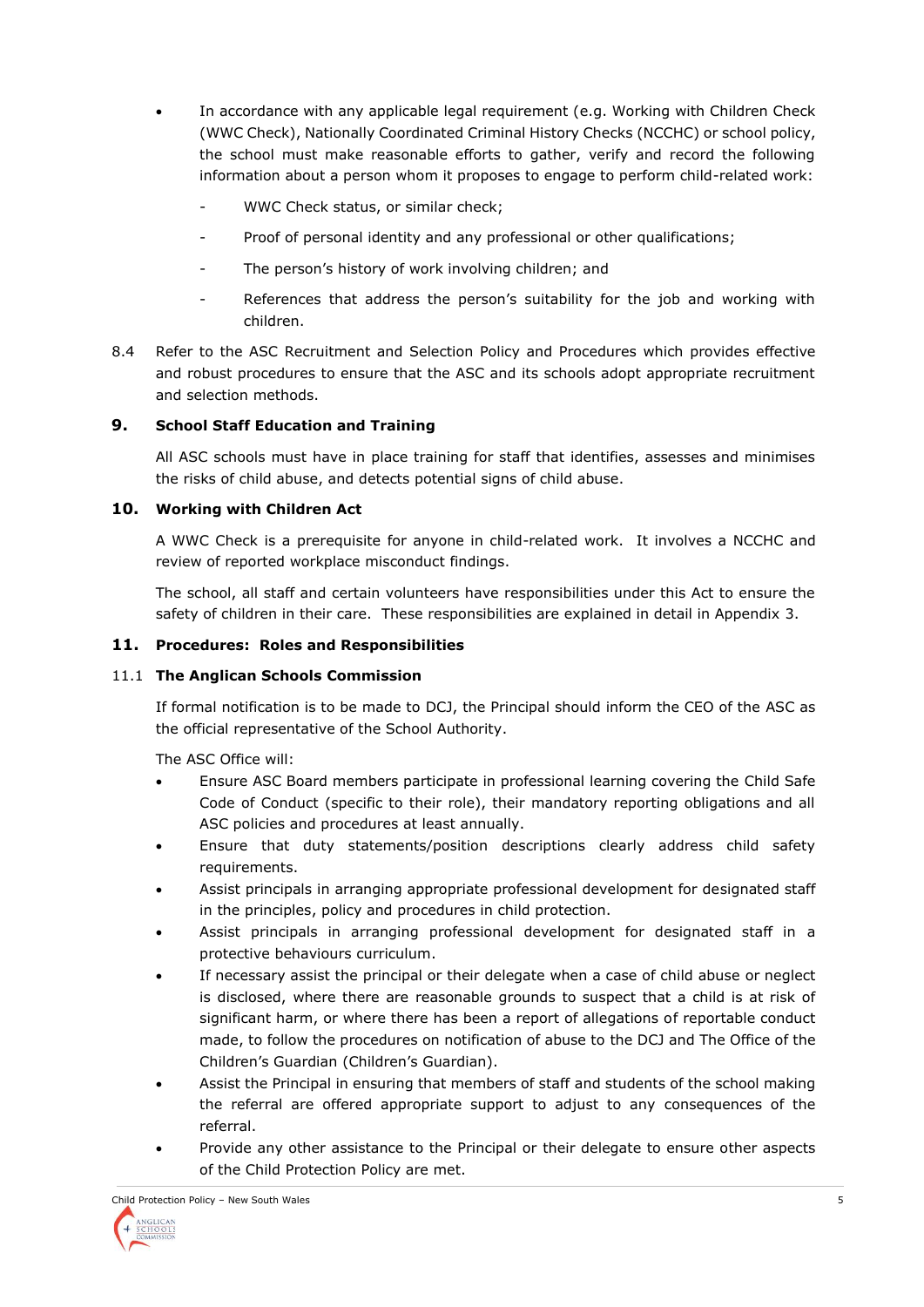# 11.2 **The Principal**

- The Principal is responsible for all aspects of school management including the management of suspected or disclosed incidents of child abuse and neglect, and in the role of Head of Agency for reports of allegations of reportable conduct.
- Sections 3 6 of the *Reporting of Allegations of Reportable Conduct Policy and Procedures – New South Wales* lists all detailed responsibilities for the Principal in their capacity has Head of Agency.
- The Principal must ensure that the school's pastoral care and/or curriculum structures address the issue of child abuse and protective behaviours.
- The Principal must ensure that School Council members, all staff, practicum students and regular volunteers, participate in professional learning covering the Child Safe Code of Conduct (specific to their role), their mandatory reporting obligations and all school policies and procedures at least annually. Further information on the detection and reporting of child abuse is provided in the policies listed in Section 4.
- The Principal must ensure that duty statements/position descriptions clearly address child safety requirements.
- The Principal must ensure that all employees and volunteers are fit and proper persons to work with children via WWC Checks and NCCHCs. The Principal must, access the Working with Children website to verify the employee or volunteer's details online. A record of the verification details must be kept. Details on the Working with Children Checks is provided in Appendix 3.
- A mandatory report to DCJ and, where necessary, the police, will be undertaken by the Principal.
- If a mandatory reporter has a concern that a child or young person is at risk of significant harm, they must inform the Principal as soon as possible to discuss whether the case reaches the threshold of 'risk of significant harm' and the steps required to report the matter.
- The Principal should nominate another senior staff member as the contact point for staff in case they are not available.
- If the Principal or nominated senior staff member is not available and there is immediate danger to the child or young person, the mandatory reporter will contact the Police and/or Child Protection Helpline directly and advise the Principal as soon as possible.
- The Principal's role is **not** to investigate any disclosure or strong concern about the wellbeing of a student, but they **must** report the matter to the DCJ, the Chair of the School Council and to the CEO of the ASC.
- Where a mandatory report has not been made, the Principal must report to the DCJ when a case of child abuse or neglect is disclosed, or where there are reasonable grounds to suspect that a child is at risk of significant harm.
- Advice must be sought from the Children's Guardian, the DCJ or the Police prior to providing any information to others, including the parent/guardian.
- Should any disclosure or strong concern of sexual abuse relate to the behaviour of a staff member, the Principal must report the matter to the Professional Standards Unit (PSU) of the Diocese of Melbourne, the Chair of the School Council and to the CEO of the ASC. The Principal must also report to the Children's Guardian. See *Reporting of Allegations of Reportable Conduct Policy and Procedures – New South Wales* for further information. The identity of the reporter must be protected at all times, in line with the relevant legislation.
- The Principal must retain records of all communication with the DCJ, the Police, the PSU, the Chair of the School Council and the CEO of the ASC and the subsequent actions. All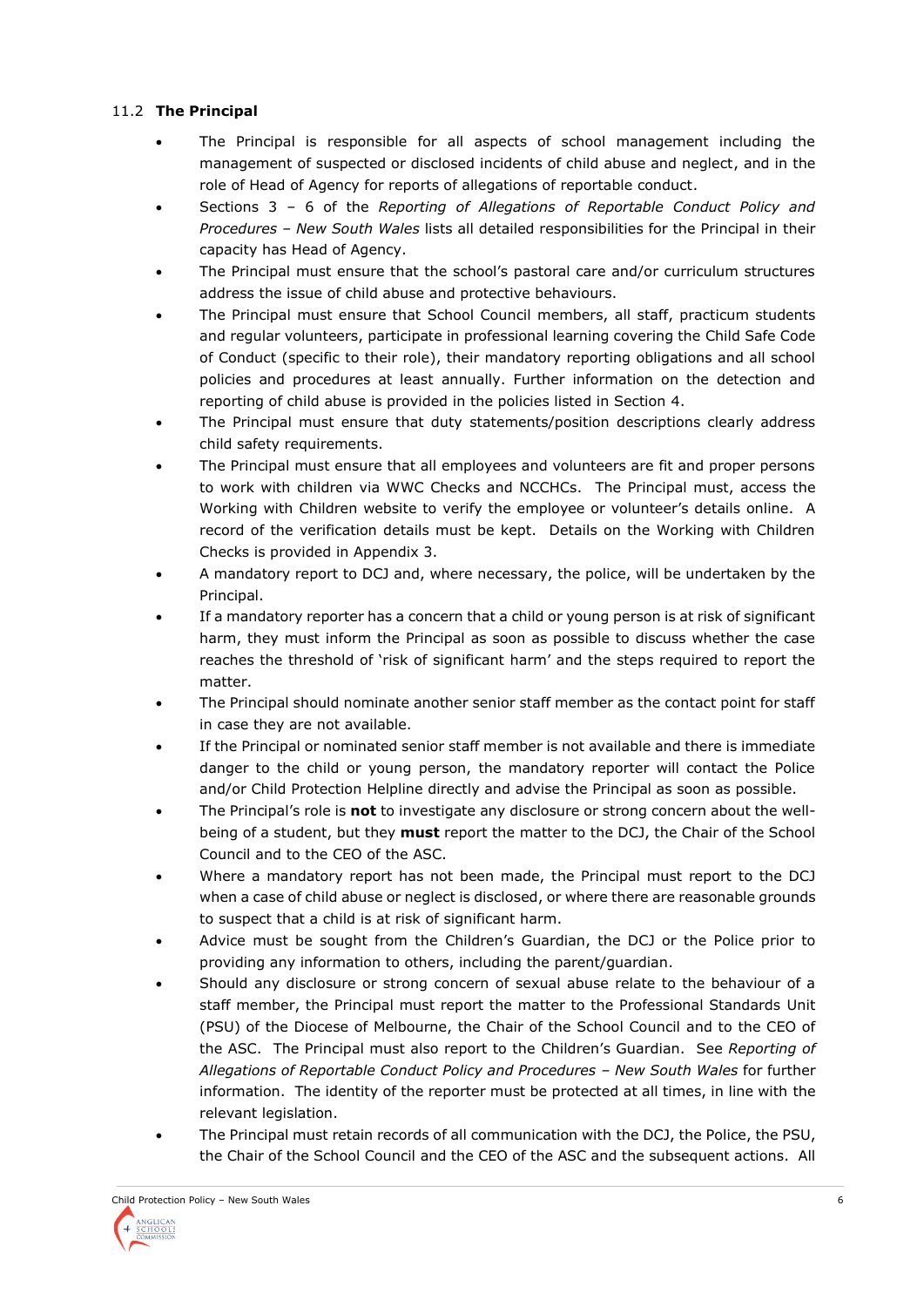records must be stored in a secure place to ensure confidentiality and kept separate from any other file on the student. There should be an indication on the student's general file that other confidential records are being kept separately without revealing the nature of those records. Appendix 4

- The Principal, with the assistance of the appropriate Pastoral Care Staff (such as the School Chaplain, Pastoral Care Tutors, Heads of House, Heads of School or Counsellor), must undertake ongoing support for the teacher, the student, the person subject of the allegation (PSOA) and anyone else affected by this process or its outcomes, as required.
- The Principal must inform parents and guardians about the school's Child Protection Policy - NSW, the protective behaviours curriculum, the Child Safe Code of Conduct, and when, how and who to tell if they have concerns about grooming or child abuse or neglect. This could be done by including the information in the Parent Handbook, thereby ensuring that all new parties are kept informed.

## 11.3 **Mandatory Reporters**

All obligations for mandatory reporters are covered in the policies listed in Section 4.

# 11.4 **Non-mandatory Reporters**

Everybody has a duty to report concerns that involve the safety of children and young people. All reporting obligations for non-mandatory reporters is covered in the policies listed in Section 4.

# 11.5 **Department of Communities and Justice**

- The main focus of the Department of Communities and Justice (DCJ) is on supporting vulnerable families and the safety and wellbeing of children and young people and protecting them from harm, abuse and neglect.
- In the case of a mandatory report, the mandatory reporter must provide a report to the Child Protection Helpline of DCJ.
- DCJ has the responsibility of deciding how to proceed with reports and will supply feedback to the reporter.
- The Child Protection caseworker, accessed through the Child Protection Helpline, can assist if either the Principal or the teacher is concerned about a child and unsure of what action to take.
- The DCJ has the authority to interview the child at school before contact is made with the parent/guardian. The Principal will be notified by the DCJ before the interview and the child may be given the option of having support at the interview from a staff member of their choosing. The ability to have a support person will be at the discretion of the DCJ.
- The DCJ may remove a child from school if they have the permission of the parent/guardian. They may also apprehend a child without warrant and take them into care if they believe that the child is in need of care and protection.

# 11.6 **The New South Wales Police Force**

- The Police may play a role in responding to allegations of child abuse and neglect when informed by the DCJ, or when referring information to the DCJ, or when referred by the Children's Guardian.
- In the case of a mandatory report, the DCJ will forward reports that have a criminal element and require a Police response to the New South Wales Police Force.

# 11.7 **The Professional Standards Unit of the Diocese of Melbourne (on behalf of the Diocese of Wangaratta)**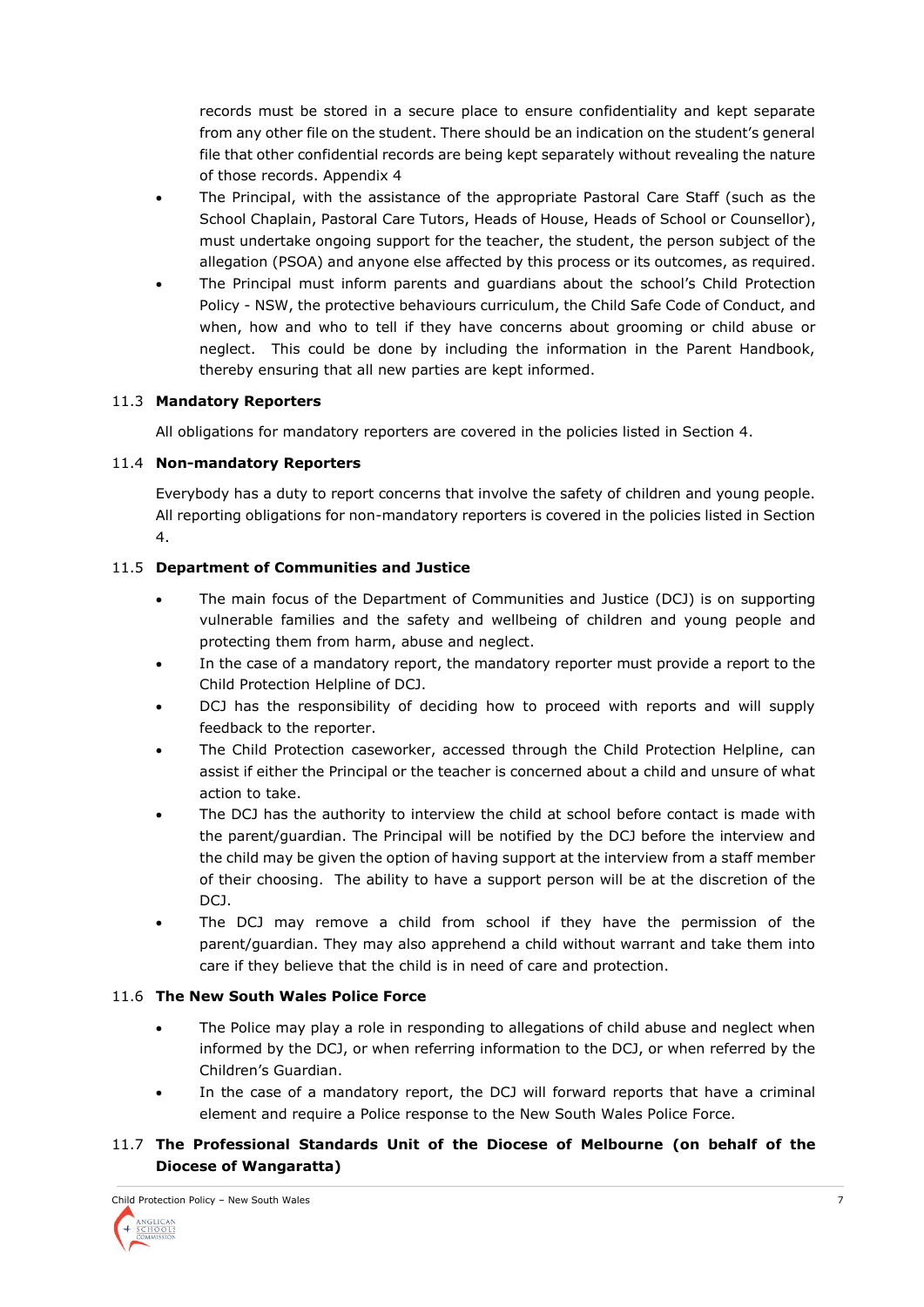- The Professional Standards Unit (PSU) investigates reports of sexual misconduct and child abuse made against an employee of the Anglican Church and its incorporated bodies and unincorporated organisations.
- School Principals must refer to the PSU any disclosures or strong concerns relating to the behaviour of staff members. The identity of the reporter is protected except in certain circumstances, in line with the Care and Protection Act. The ASC CEO is to be advised of such reports.
- The PSU will investigate the matter and make a recommendation to the school.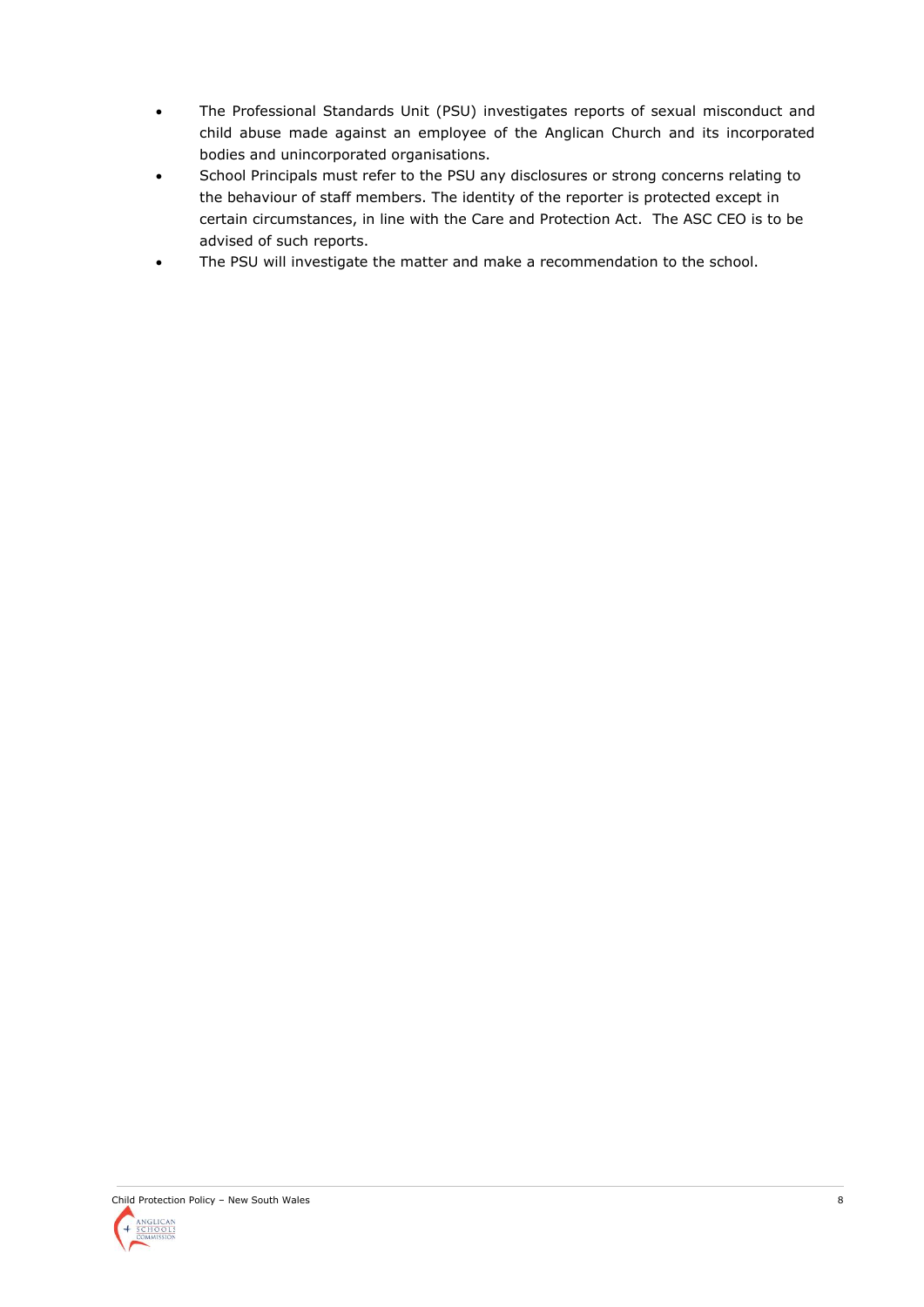#### **APPENDIX 1**

#### **Royal Commission Child Safe Standards**

#### **What makes institutions safer for children**

The Child Safe Standards are:

- 1. Child safety is embedded in institutional leadership, governance and culture.
- 2. Children participate in decisions affecting them and are taken seriously.
- 3. Families and communities are informed and involved.
- 4. Equity is upheld and diverse needs are taken into account.
- 5. People working with children are suitable and supported.
- 6. Processes to respond to complaints of child sexual abuse are child focused.
- 7. Staff are equipped with the knowledge, skills and awareness to keep children safe through continual education and training.
- 8. Physical and online environments minimise the opportunity for abuse to occur.
- 9. Implementation of the Child Safe Standards is continuously reviewed and improved.
- 10. Policies and procedures document how the institution is child safe.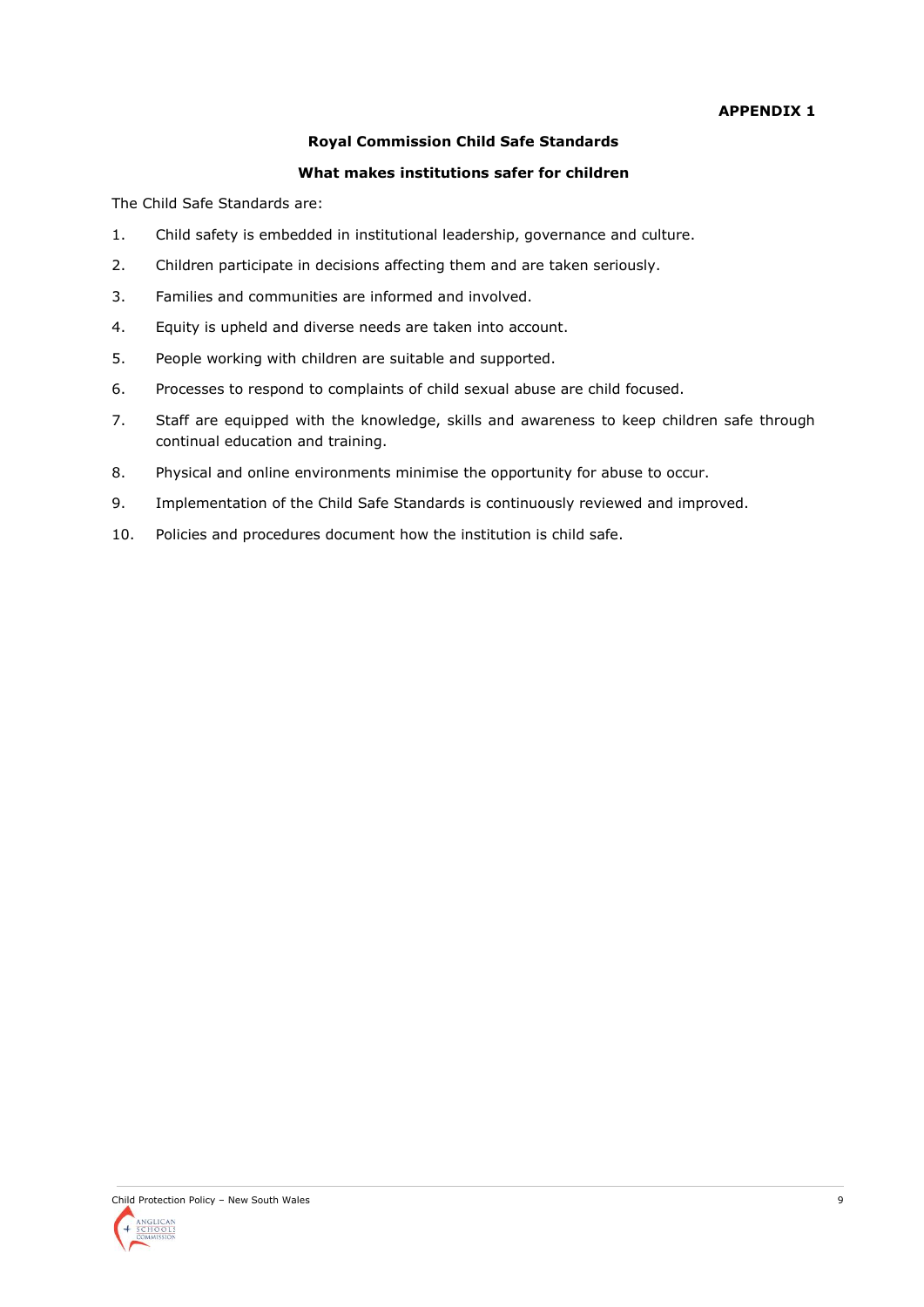#### **National Principles for Child Safe Organisations**

- 1. Child safety and wellbeing is embedded in organisational leadership, governance and culture.
- 2. Children and young people are informed about their rights, participate in decisions affecting them and are taken seriously.
- 3. Families and communities are informed and involved in promoting child safety and wellbeing.
- 4. Equity is upheld and diverse needs respected in policy and practice.
- 5. People working with children and young people are suitable and supported to reflect child safety and wellbeing values in practice.
- 6. Processes for complaints and concerns are child focused.
- 7. Staff and volunteers are equipped with the knowledge, skills and awareness to keep children and young people safe through ongoing education and training.
- 8. Physical and online environments promote safety and wellbeing while minimising the opportunity for children and young people to be harmed.
- 9. Implementation of the national child safe principles is regularly reviewed and improved.
- 10. Policies and procedures document how the organisation is safe for children and young people.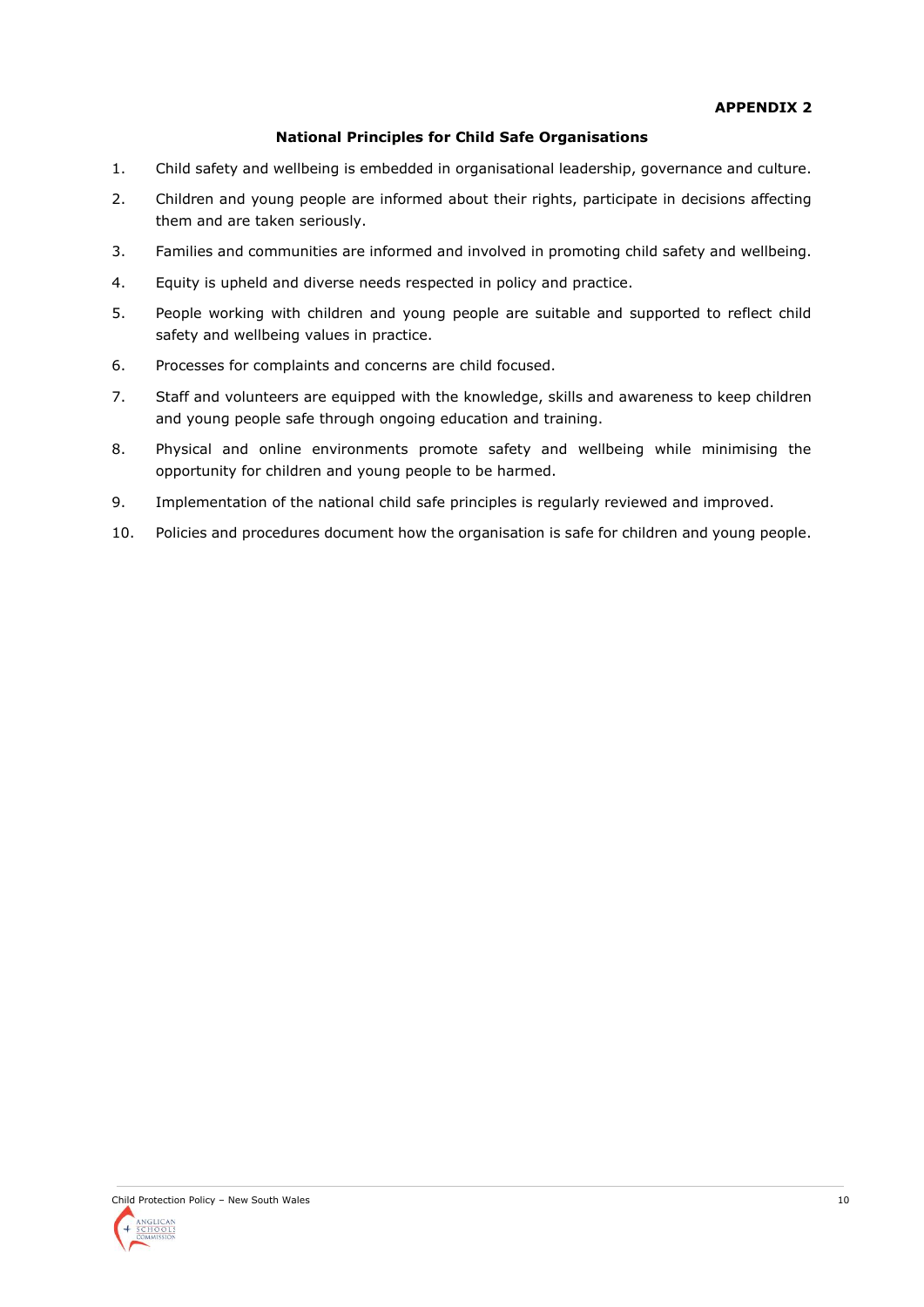## **1. General**

The Office of the Children's Guardian (Children's Guardian) is responsible for employment screening for child related employment. A Working with Children Check (Check) is a prerequisite for anyone in child-related work. It involves a national criminal history check and review of reported workplace misconduct findings. The result of a Check is either a clearance to work with children for five years, or a bar against working with children. Cleared applicants are subject to ongoing monitoring by the Children's Guardian, and any relevant new records which appear against a cleared applicant's name may lead to the Check being revoked.

It is the responsibility of the child-related worker to ensure that when they are eligible to apply for a Check or when their Check is up for renewal that they do so.

## **2. Responsibilities**

The object of the WWC Act is to protect children:

- a. by not permitting certain persons to engage in child-related work; and
- b. by requiring persons engaged in child-related work to have working with children check clearances.

Schools are required to:

- a. verify online and record the status of each child-related worker's Check;
- b. only employ or engage child-related workers or eligible volunteers who have a valid Check; and
- c. report findings of misconduct involving children made against child-related workers or volunteers.

Child-related workers and eligible volunteers are required to:

- a. hold and maintain a valid Check;
- b. not engage in child-related work at any time that they are subjected to an interim bar or a bar; and
- c. report to the Principal if they are no longer eligible for a Check, the status of their Check changes or are notified by the Children's Guardian that they are subjected to a risk assessment.

Volunteers not required to have a WWC Check include, but are not limited to:

- a. under 18-years old;
- b. work occasionally includes helping out with children as an incidental part of your role, your work is short term - a visitor to a school as a guest speaker; and
- c. Tradesperson who may incidentally come into contact with children but is not working with the children

(Refer to the ASC Recruitment and Selection Policy)

All staff and volunteers must be aware and follow the expectations of conduct expressed in the Child Safe Code of Conduct.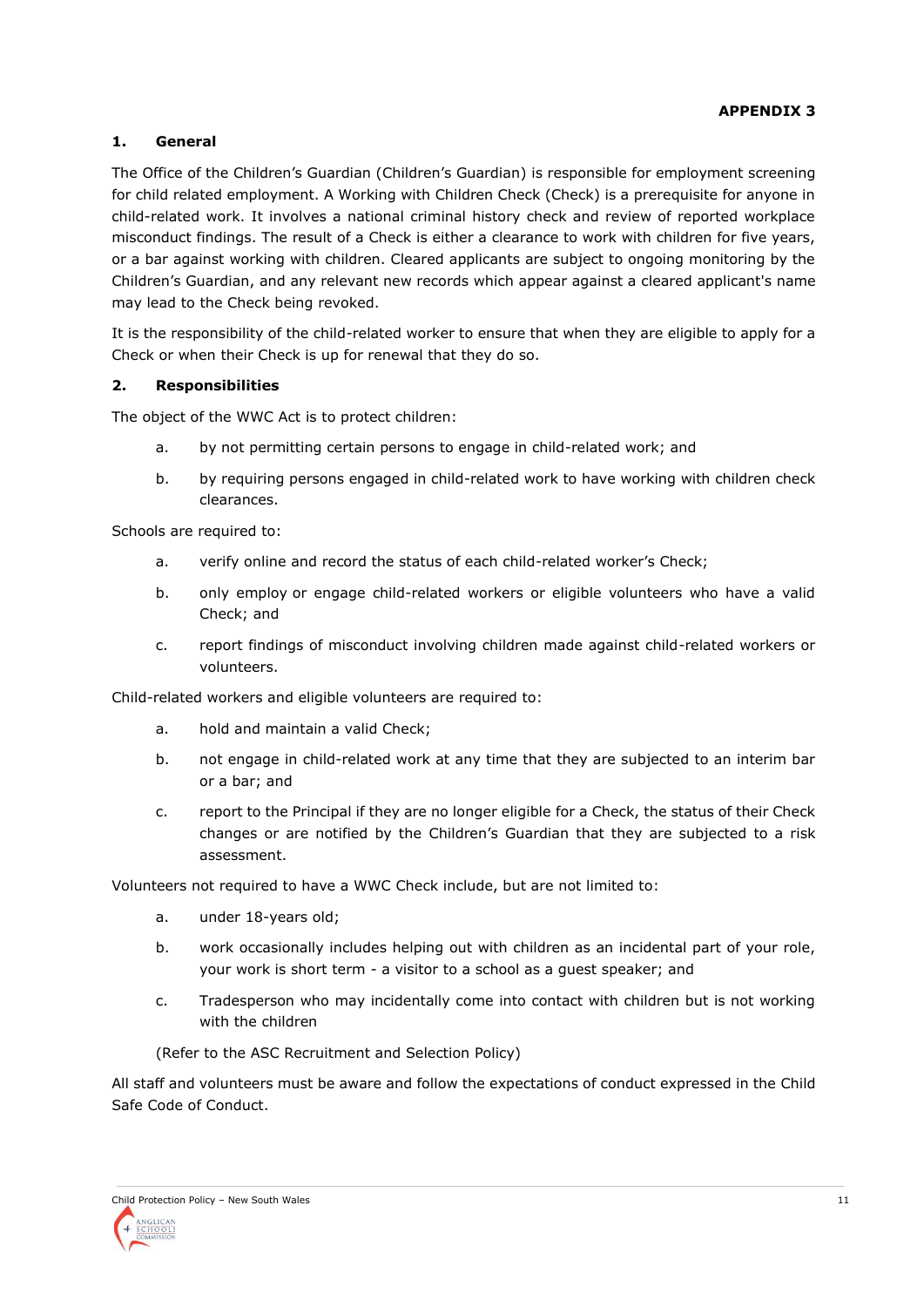## **3. Relevant Definitions**

## **3.1 Bars**

## *Interim bar*

An interim bar is issued to high risk individuals to prevent them from continuing to work with children while a risk assessment is conducted. An interim bar may be applied for up to 12 months. If an interim bar remains in place for six months or longer, it may be appealed against through the Civil and Administrative Tribunal.

Not everyone who is subject to a risk assessment will receive an interim bar; only those representing a serious and immediate risk to children.

Interim bars are issued only for risks considered likely to result in a final bar.

## **3.2 Child-related work**

Child-related work includes, but not limited to work in the following sectors:

- a. early education and child care including education and care service, child care centres and other child care;
- b. education schools and other educational institutions and private coaching or tuition of children;
- c. religious services;
- d. residential services including boarding schools, homestays more than three weeks, residential services and overnight camps; or
- e. transport services for children including school bus services, taxi services for children with disability and supervision of school road crossings.

#### **3.3 Child-related worker**

A person who has physical contact or face to face contact with children in work outlined above in 3.2, including schools. This may include volunteer work.

If you are unclear if your role is child-related you should speak with the Principal.

#### **3.4 Disqualified person**

A disqualified person is a person who has been convicted, or against whom proceedings have been commenced for a disqualifying offence outlined in Schedule 2 of WWC Act.

A disqualified person is a person who has a bar preventing them from working with children in childrelated work.

It is an offence for an employer to knowingly engage a child-related worker when they do not hold a Check or who has a bar or an interim bar.

It is an offence for an employee to engage in child-related worker when they do not hold a Check or has a bar or an interim bar.

## **3.5 Findings of misconduct involving children**

The school will report to the Children's Guardian when a finding has been made that the person (an employee of the school) subject to the finding engaged in:

- a. sexual misconduct committed against, with or in the presence of a child, including grooming of a child; or
- b. any serious physical assault of a child.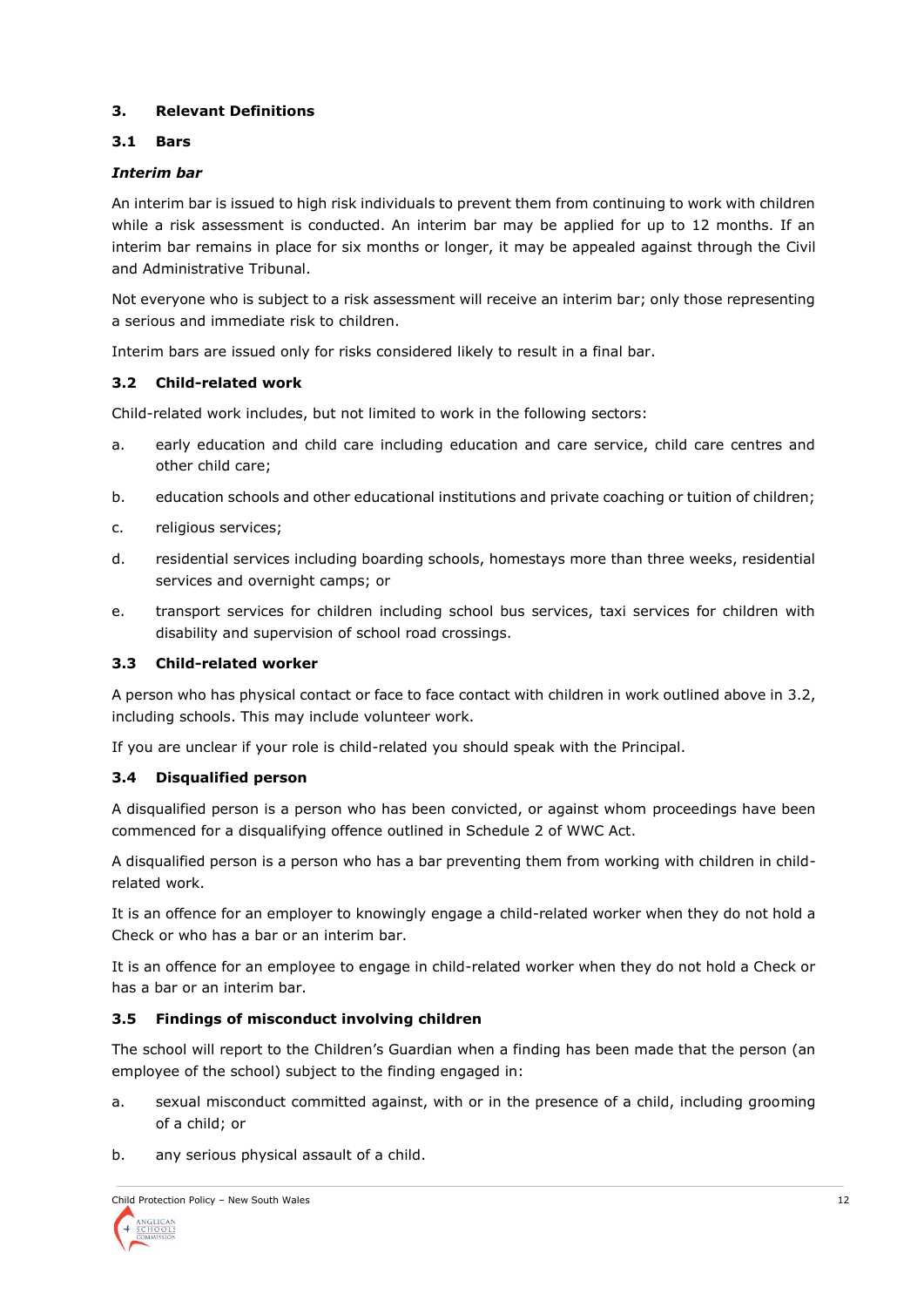The School will advise the person that the Children's Guardian has been notified of a finding of misconduct involving children.

The WWC Act enables a person who has a finding referred to the Children's Guardian under the Act to request access to the records held by the School in relation to the finding of misconduct involving children.

# **3.6 Reporting body**

Section 35 of the WWC Act requires this School to notify the Children's Guardian findings of misconduct involving children made against a child-related worker. The school may also be obliged to report, amend or provide additional information to the Children's Guardian as outlined in the WWC Act.

## **3.7 Risk assessment**

Risk assessment is an evaluation of an individual's suitability for child-related work.

The Children's Guardian will conduct a risk assessment on a person's suitability to work with children when a new record is receive which triggers a risk assessment. This may include an offence under Schedule 1 of the WWC Act, pattern of behaviour or offences involving violence of sexual misconduct representing a risk to children, findings of misconduct involving children or notification made to the Children's Guardian.

# **3.8 Working with Children Check Clearance**

A Working with Children Check (Check) means authorisation under the WWC Act to engage in childrelated work. An employee will be issued with a number, which is to be provided to the School to verify the status of an employee's Check.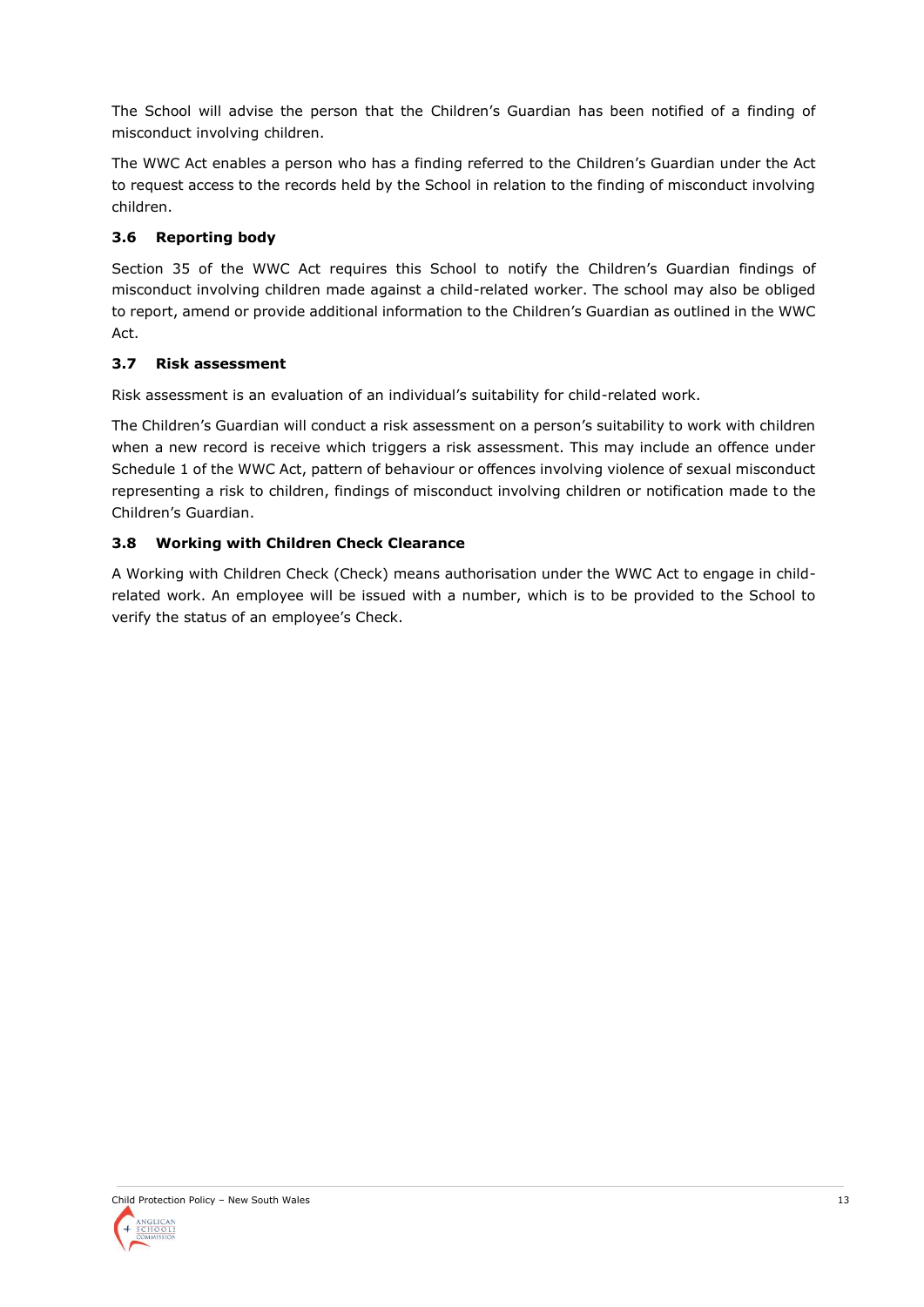#### **Records and recordkeeping - Records and recordkeeping principles**

Accurate records and the exercise of good recordkeeping practices are critical to identifying, preventing and responding to child sexual abuse. Records are also important in alleviating the impact of child sexual abuse for survivors. To improve records and recordkeeping practices consideration should be given to the following Principles.

## **Principle 1: Creating and keeping full and accurate records relevant to child safety and wellbeing, including child sexual abuse, is in the best interests of children and should be an integral part of institutional leadership, governance and culture.**

- Keep the best interests of the child uppermost in all aspects of their conduct, including recordkeeping.
- Foster a culture in which the creation and management of accurate records are integral parts of the operations and governance.

## **Principle 2: Full and accurate records should be created about all incidents, responses and decisions affecting child safety and wellbeing, including child sexual abuse.**

- Ensure that records are created to document any identified incidents of grooming, inappropriate behaviour (including breaches of institutional codes of conduct) or child sexual abuse and all responses to such incidents.
- Records created should be clear, objective and thorough and created at, or as close as possible to, the time the incidents occurred, and clearly show the author and the date created.

## **Principle 3: Records relevant to child safety and wellbeing, including child sexual abuse, should be maintained appropriately**.

• Records should be maintained in an indexed, logical and secure manner. Associated records should be collocated or cross-referenced to ensure that people using those records are aware of all relevant information.

## **Principle 4: Records relevant to child safety and wellbeing, including child sexual abuse, should only be disposed of in accordance with law or policy.**

- Records relevant to child safety and wellbeing, including child sexual abuse, must only be destroyed in accordance with records disposal schedules or policies.
- Records relevant to child sexual abuse should be subject to minimum retention periods that allow for delayed disclosure of abuse by victims, and take account of limitation periods for civil actions for child sexual abuse.

## **Principle 5: Individuals' existing rights to access, amend or annotate records about themselves should be recognised to the fullest extent.**

- Individuals should have a right to access records made about them. Full access should be given unless contrary to law. Specific, not generic, explanations should be provided in any case where a record, or part of a record, is withheld or redacted.
- Individuals should be made aware of, and assisted to assert, their existing rights to request that records containing their personal information be amended or annotated, and to seek review or appeal of decisions refusing access, amendment or annotation.

**NB:** Extract from Royal Commission into Institutional Responses to Child Sexual Abuse